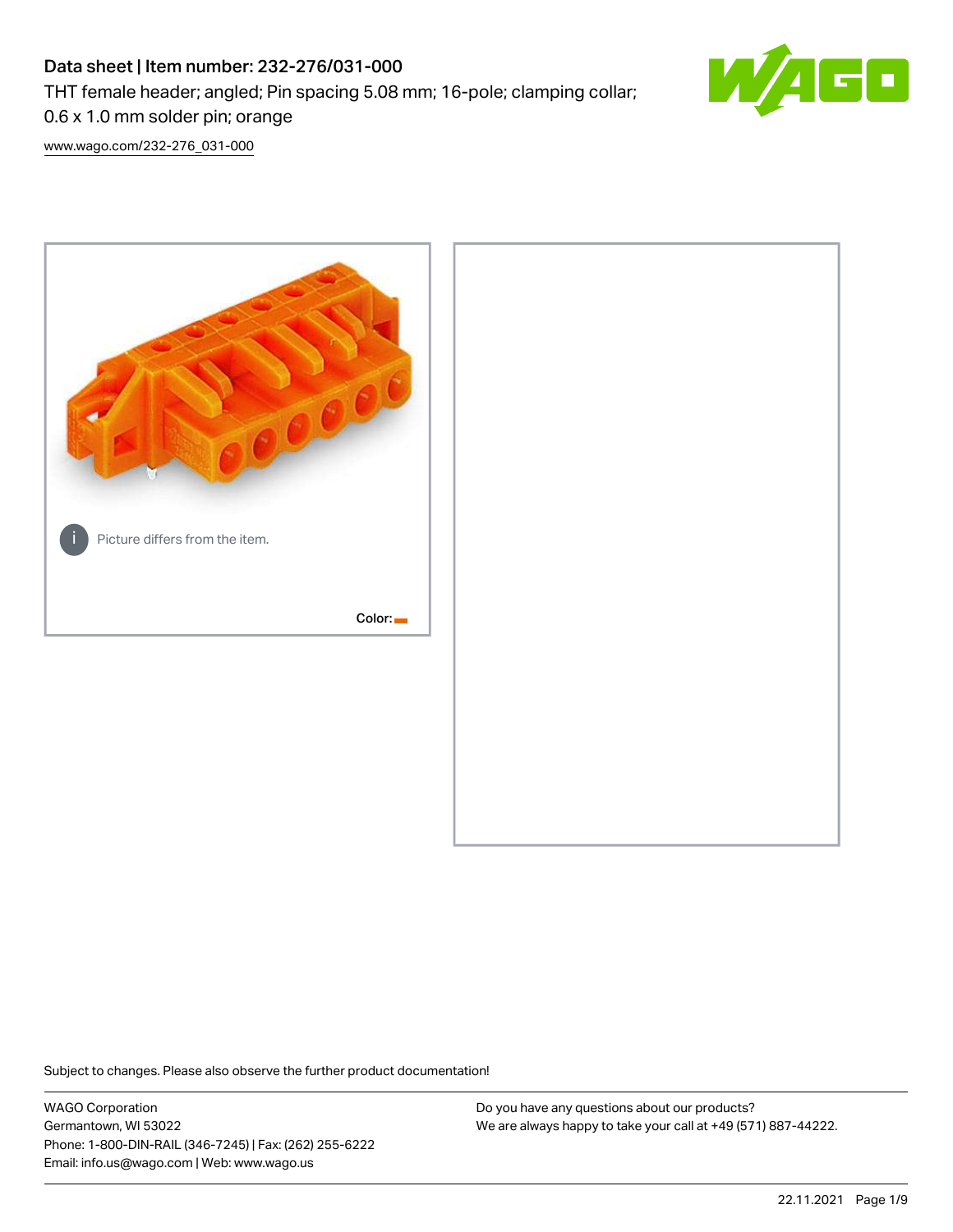

Dimensions in mm

L = pole no. x pin spacing

 $L_1 = L + 3$  mm

 $L_2 = L + 8.8$  mm

 $L_3 = L + 14.8$  mm

2- to 3-pole female connectors – one latch only

# Item description

**Horizontal or vertical PCB mounting via straight or angled solder pins** 

Subject to changes. Please also observe the further product documentation! For board-to-board and board-to-wire connections

WAGO Corporation Germantown, WI 53022 Phone: 1-800-DIN-RAIL (346-7245) | Fax: (262) 255-6222 Email: info.us@wago.com | Web: www.wago.us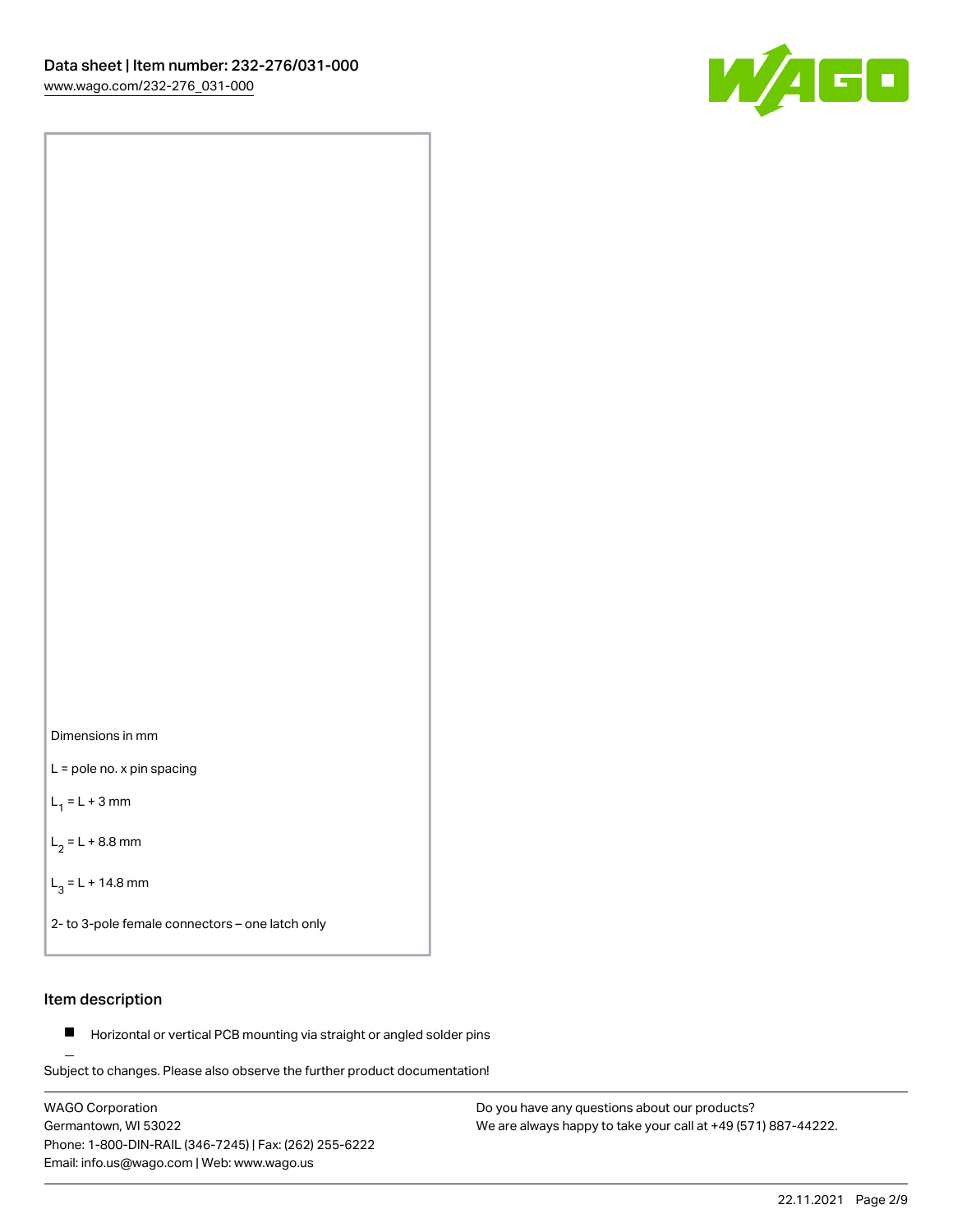

- For board-to-board and board-to-wire connections
- $\blacksquare$ Touch-proof PCB outputs
- $\blacksquare$ Easy-to-identify PCB inputs and outputs
- $\blacksquare$ With coding fingers

# Data **Notes**

| Safety information 1 | The <i>MCS – MULTI CONNECTION SYSTEM</i> includes connectors<br>without breaking capacity in accordance with DIN EN 61984. When<br>used as intended, these connectors must not be connected<br>/disconnected when live or under load. The circuit design should<br>ensure header pins, which can be touched, are not live when<br>unmated. |
|----------------------|--------------------------------------------------------------------------------------------------------------------------------------------------------------------------------------------------------------------------------------------------------------------------------------------------------------------------------------------|
| Variants:            | Other pole numbers<br>3.8 mm pin projection for male headers with straight solder pins<br>Gold-plated or partially gold-plated contact surfaces<br>Other versions (or variants) can be requested from WAGO Sales or<br>configured at https://configurator.wago.com/                                                                        |

# Electrical data

## IEC Approvals

| Ratings per                 | IEC/EN 60664-1                                                        |
|-----------------------------|-----------------------------------------------------------------------|
| Rated voltage (III / 3)     | 320 V                                                                 |
| Rated surge voltage (III/3) | 4 <sub>k</sub> V                                                      |
| Rated voltage (III/2)       | 320 V                                                                 |
| Rated surge voltage (III/2) | 4 <sub>k</sub> V                                                      |
| Nominal voltage (II/2)      | 630 V                                                                 |
| Rated surge voltage (II/2)  | 4 <sub>kV</sub>                                                       |
| Rated current               | 12A                                                                   |
| Legend (ratings)            | $(III / 2)$ $\triangle$ Overvoltage category III / Pollution degree 2 |

## UL Approvals

| Approvals per                  | UL 1059 |
|--------------------------------|---------|
| Rated voltage UL (Use Group B) | 300 V   |
| Rated current UL (Use Group B) | 15 A    |
| Rated voltage UL (Use Group D) | 300 V   |
| Rated current UL (Use Group D) | 10 A    |

Subject to changes. Please also observe the further product documentation!

| <b>WAGO Corporation</b>                                | Do you have any questions about our products?                 |
|--------------------------------------------------------|---------------------------------------------------------------|
| Germantown, WI 53022                                   | We are always happy to take your call at +49 (571) 887-44222. |
| Phone: 1-800-DIN-RAIL (346-7245)   Fax: (262) 255-6222 |                                                               |
| Email: info.us@wago.com   Web: www.wago.us             |                                                               |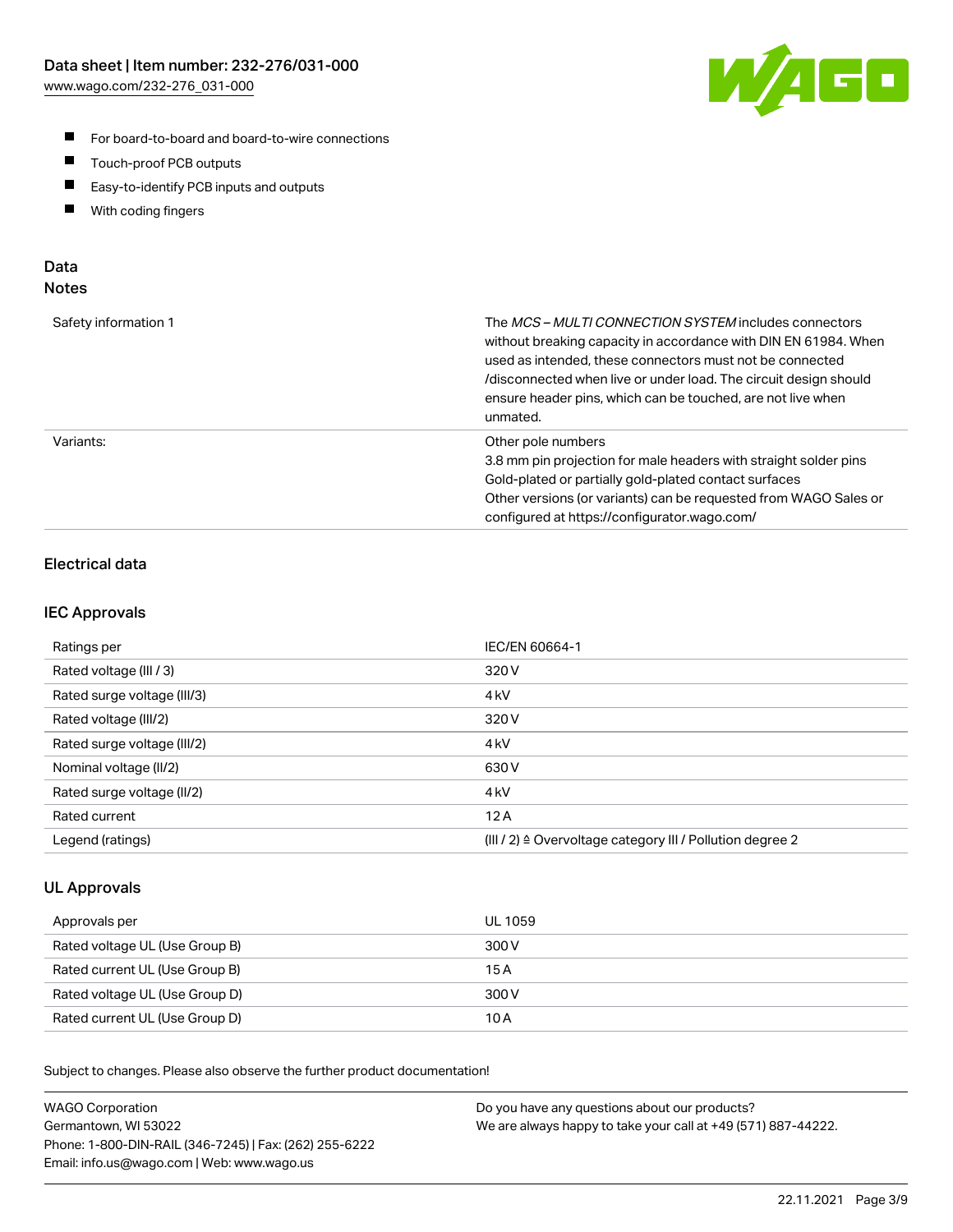

# Ratings per UL

| Rated voltage UL 1977                | COO V<br>ור |
|--------------------------------------|-------------|
| <b>Rated</b><br>UL 1977<br>curront l | _____       |

# CSA Approvals

| Approvals per                   | <b>CSA</b> |
|---------------------------------|------------|
| Rated voltage CSA (Use Group B) | 300 V      |
| Rated current CSA (Use Group B) | 15 A       |
| Rated voltage CSA (Use Group D) | 300 V      |
| Rated current CSA (Use Group D) | 10 A       |

### Connection data

| Total number of potentials |  |
|----------------------------|--|
| Number of connection types |  |
| Number of levels           |  |

### Connection 1

| Number of poles | 1 G |
|-----------------|-----|
|                 |     |

# Physical data

| Pin spacing                          | 5.08 mm / 0.2 inch    |
|--------------------------------------|-----------------------|
| Width                                | 96.08 mm / 3.783 inch |
| Height                               | 16.6 mm / 0.654 inch  |
| Height from the surface              | 11.6 mm / 0.457 inch  |
| Depth                                | 18.25 mm / 0.719 inch |
| Solder pin length                    | 5 <sub>mm</sub>       |
| Solder pin dimensions                | $0.6 \times 1$ mm     |
| Drilled hole diameter with tolerance | $1.3$ $(+0.1)$ mm     |

# Mechanical data

| Mounting type | Mounting flange                         |
|---------------|-----------------------------------------|
| Mounting type | Feed-through mounting<br>Panel mounting |

Subject to changes. Please also observe the further product documentation!

| <b>WAGO Corporation</b>                                | Do you have any questions about our products?                 |
|--------------------------------------------------------|---------------------------------------------------------------|
| Germantown, WI 53022                                   | We are always happy to take your call at +49 (571) 887-44222. |
| Phone: 1-800-DIN-RAIL (346-7245)   Fax: (262) 255-6222 |                                                               |
| Email: info.us@wago.com   Web: www.wago.us             |                                                               |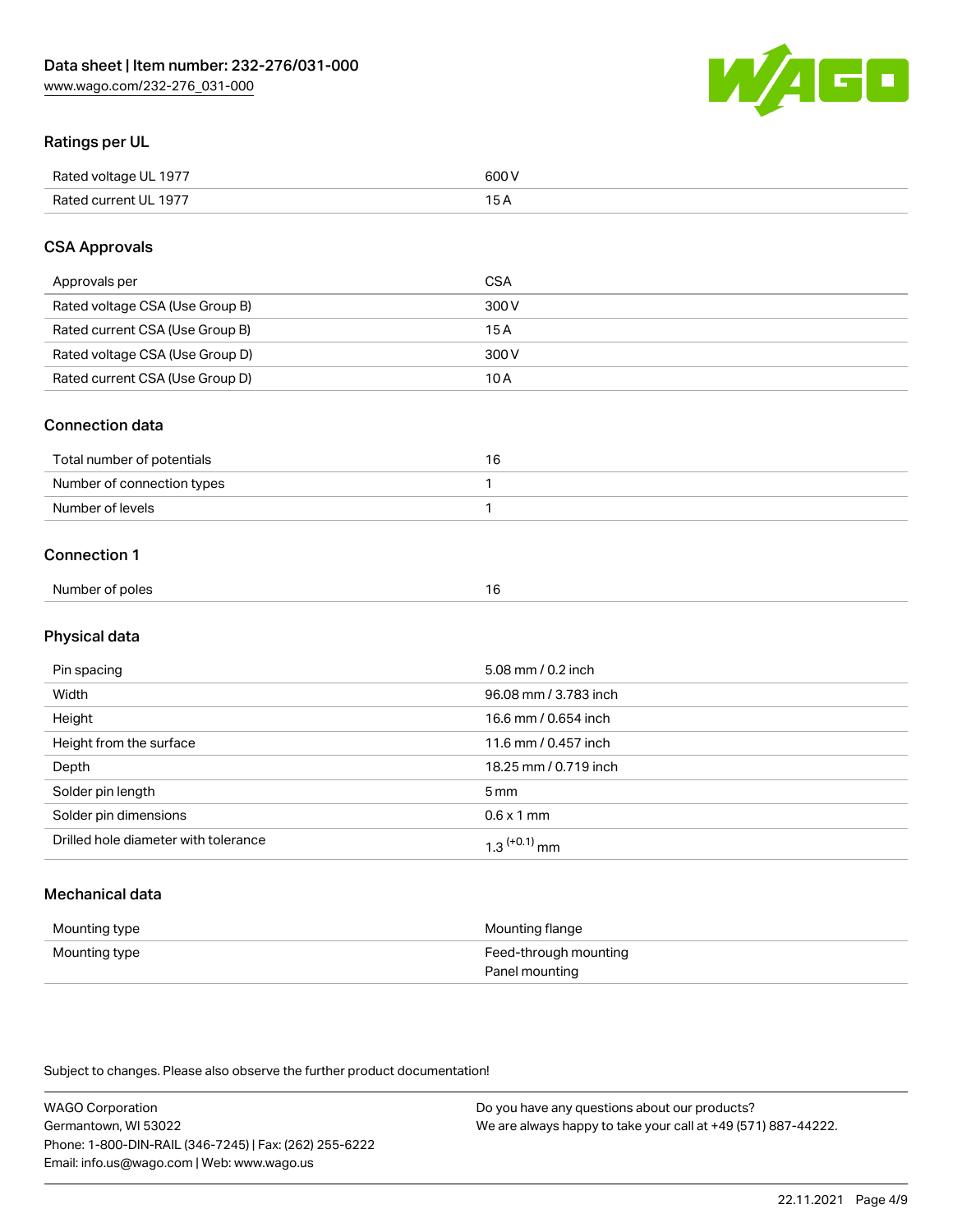

# Plug-in connection

| Contact type (pluggable connector) | Female header |
|------------------------------------|---------------|
| Connector (connection type)        | for PCB       |
| Mismating protection               | No            |
| Mating direction to the PCB        | 0°            |
| Locking of plug-in connection      | Without       |

# PCB contact

| PCB Contact                         | THT                                        |
|-------------------------------------|--------------------------------------------|
| Solder pin arrangement              | over the entire female connector (in-line) |
| Number of solder pins per potential |                                            |

#### Material data

| Color                       | orange           |
|-----------------------------|------------------|
| Material group              |                  |
| Insulation material         | Polyamide (PA66) |
| Flammability class per UL94 | V <sub>0</sub>   |
| Contact material            | Copper alloy     |
|                             |                  |
| Contact plating             | tin-plated       |
| Fire load                   | $0.246$ MJ       |

#### Environmental requirements

| Limit temperature range | $-60+85 °C$ |
|-------------------------|-------------|
|-------------------------|-------------|

# Commercial data

| Product Group         | 3 (Multi Conn. System) |
|-----------------------|------------------------|
| PU (SPU)              | 10 Stück               |
| Packaging type        | box                    |
| Country of origin     | DE                     |
| <b>GTIN</b>           | 4044918625654          |
| Customs tariff number | 8536694040             |

# Approvals / Certificates

#### Ship Approvals

Subject to changes. Please also observe the further product documentation!

| <b>WAGO Corporation</b>                                | Do you have any questions about our products?                 |
|--------------------------------------------------------|---------------------------------------------------------------|
| Germantown, WI 53022                                   | We are always happy to take your call at +49 (571) 887-44222. |
| Phone: 1-800-DIN-RAIL (346-7245)   Fax: (262) 255-6222 |                                                               |
| Email: info.us@wago.com   Web: www.wago.us             |                                                               |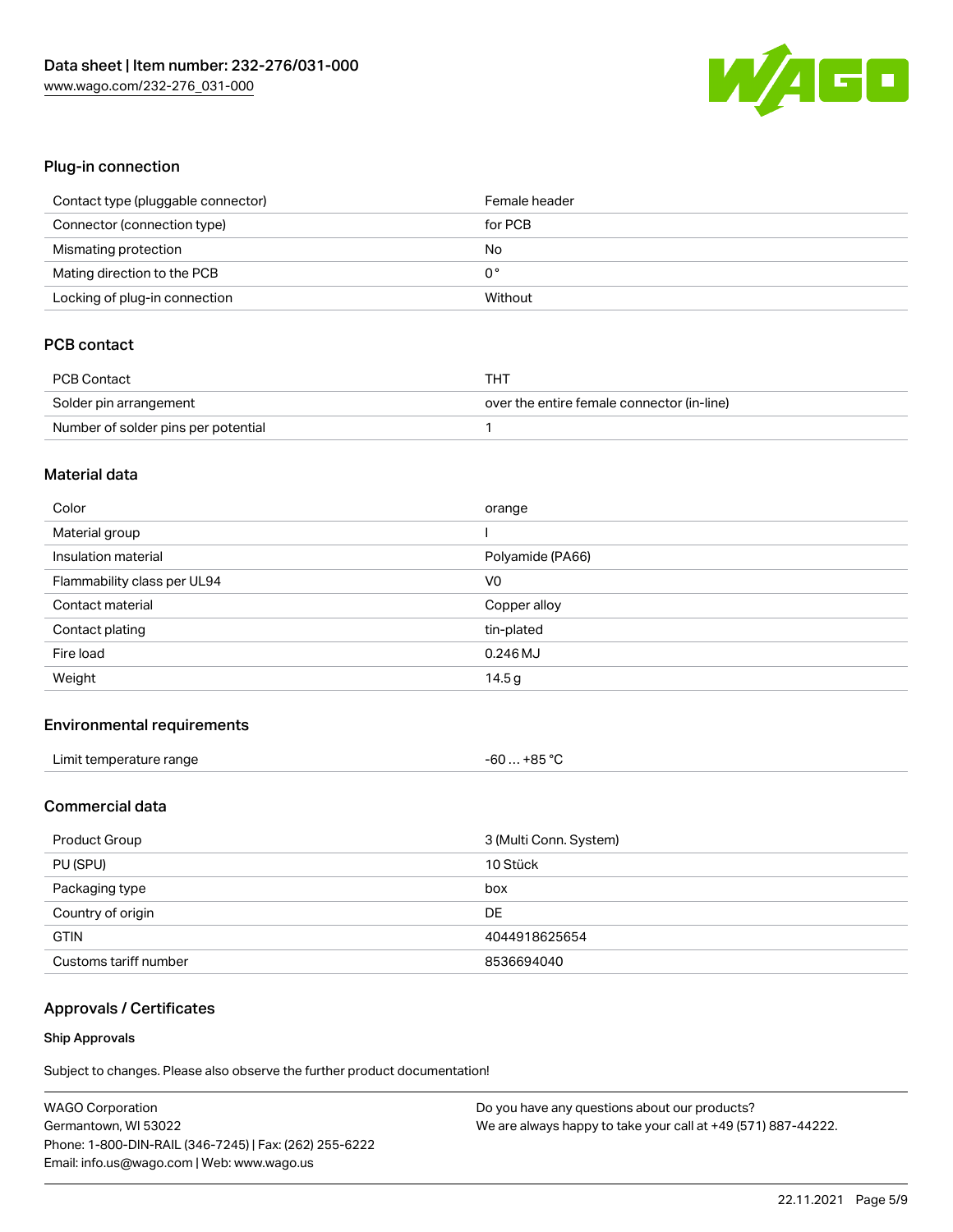

[www.wago.com/232-276\\_031-000](http://www.wago.com/232-276_031-000)

| Logo                | Approval                                    | <b>Additional Approval Text</b> | Certificate<br>name                 |
|---------------------|---------------------------------------------|---------------------------------|-------------------------------------|
| ABS                 | <b>ABS</b><br>American Bureau of Shipping   |                                 | $19 -$<br>HG15869876-<br><b>PDA</b> |
| <b>BUREAU</b>       | BV<br>Bureau Veritas S.A.                   | IEC 60998                       | 11915/D0 BV                         |
| <b>UL-Approvals</b> |                                             |                                 |                                     |
|                     | Approval                                    | <b>Additional Approval Text</b> | Certificate<br>name                 |
| Logo                |                                             |                                 |                                     |
|                     | <b>UL</b><br>UL International Germany GmbH  | <b>UL 1977</b>                  | E45171                              |
|                     | <b>UR</b><br>Underwriters Laboratories Inc. | <b>UL 1059</b>                  | E45172                              |

# **Counterpart**



Item no.231-646 Male connector; 16-pole; Pin spacing 5.08 mm ; orange [www.wago.com/231-646](https://www.wago.com/231-646)

### Optional accessories

#### Testing accessories

 Testing accessories Item no.: 210-136 Test plug; 2 nm Ø; with 500 nm cable [www.wago.com/210-136](http://www.wago.com/210-136)



**Mounting** 

Item no.: 231-661

Test plugs for female connectors; for 5 mm and 5.08 mm pin spacing; 2,50 mm²; light gray [www.wago.com/231-661](http://www.wago.com/231-661)

Mounting accessories



Item no.: 231-194

Self-tapping screw; B 2.2x13, fixing hole 1.8 mm Ø [www.wago.com/231-194](http://www.wago.com/231-194)

Subject to changes. Please also observe the further product documentation!

WAGO Corporation Germantown, WI 53022 Phone: 1-800-DIN-RAIL (346-7245) | Fax: (262) 255-6222 Email: info.us@wago.com | Web: www.wago.us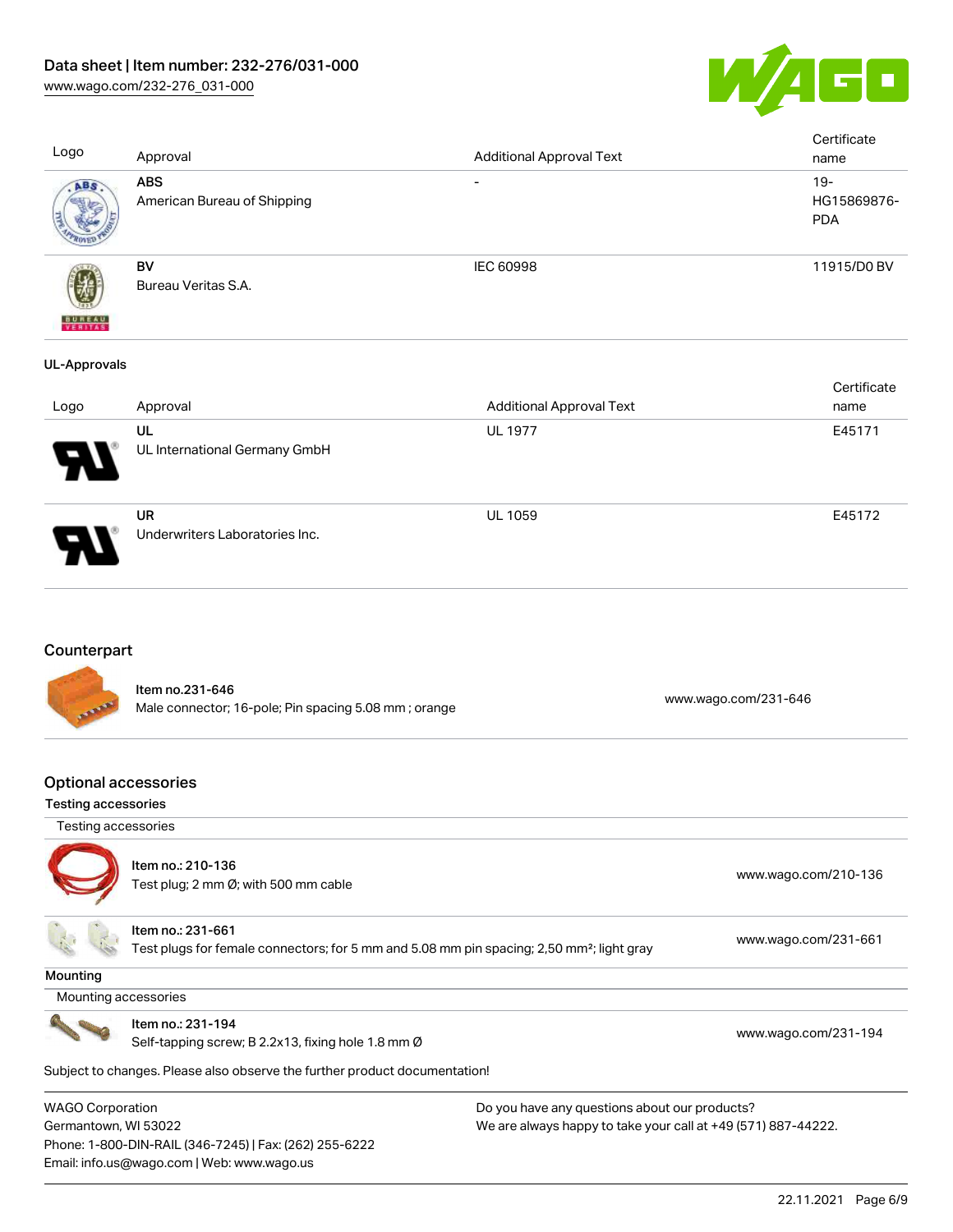

|                                                         | Item no.: 231-195<br>Screw with nut; M2x12; for fixing element                                                                                                         |            | www.wago.com/231-195 |          |  |
|---------------------------------------------------------|------------------------------------------------------------------------------------------------------------------------------------------------------------------------|------------|----------------------|----------|--|
|                                                         | Item no.: 231-295<br>Screw with nut                                                                                                                                    |            | www.wago.com/231-295 |          |  |
| <b>Downloads</b><br>Documentation                       |                                                                                                                                                                        |            |                      |          |  |
| <b>Additional Information</b><br>Technical explanations |                                                                                                                                                                        | 2019 Apr 3 | pdf<br>2.0 MB        | Download |  |
| <b>CAD files</b>                                        |                                                                                                                                                                        |            |                      |          |  |
| <b>CAE</b> data                                         |                                                                                                                                                                        |            |                      |          |  |
|                                                         | EPLAN Data Portal 232-276/031-000                                                                                                                                      |            | URL                  | Download |  |
|                                                         | ZUKEN Portal 232-276/031-000                                                                                                                                           |            | <b>URL</b>           | Download |  |
|                                                         | EPLAN Data Portal 232-276/031-000                                                                                                                                      |            | <b>URL</b>           | Download |  |
| <b>PCB Design</b>                                       |                                                                                                                                                                        |            |                      |          |  |
|                                                         | Symbol and Footprint 232-276/031-000                                                                                                                                   |            | <b>URL</b>           | Download |  |
|                                                         | CAx data for your PCB design, consisting of "schematic symbols and PCB footprints",<br>allow easy integration of the WAGO component into your development environment. |            |                      |          |  |
| Supported formats:                                      |                                                                                                                                                                        |            |                      |          |  |
| П                                                       | Accel EDA 14 & 15                                                                                                                                                      |            |                      |          |  |
|                                                         | Altium 6 to current version                                                                                                                                            |            |                      |          |  |
| щ                                                       | Cadence Allegro                                                                                                                                                        |            |                      |          |  |
| Ш                                                       | DesignSpark                                                                                                                                                            |            |                      |          |  |
| ш                                                       | Eagle Libraries                                                                                                                                                        |            |                      |          |  |
| KiCad                                                   |                                                                                                                                                                        |            |                      |          |  |
| П                                                       | <b>Mentor Graphics BoardStation</b>                                                                                                                                    |            |                      |          |  |
| ш                                                       | Mentor Graphics Design Architect                                                                                                                                       |            |                      |          |  |
|                                                         | Mentor Graphics Design Expedition 99 and 2000                                                                                                                          |            |                      |          |  |
| ш                                                       | OrCAD 9.X PCB and Capture                                                                                                                                              |            |                      |          |  |
| ш                                                       | PADS PowerPCB 3, 3.5, 4.X, and 5.X                                                                                                                                     |            |                      |          |  |
|                                                         | Subject to changes. Please also observe the further product documentation!                                                                                             |            |                      |          |  |

WAGO Corporation Germantown, WI 53022 Phone: 1-800-DIN-RAIL (346-7245) | Fax: (262) 255-6222 Email: info.us@wago.com | Web: www.wago.us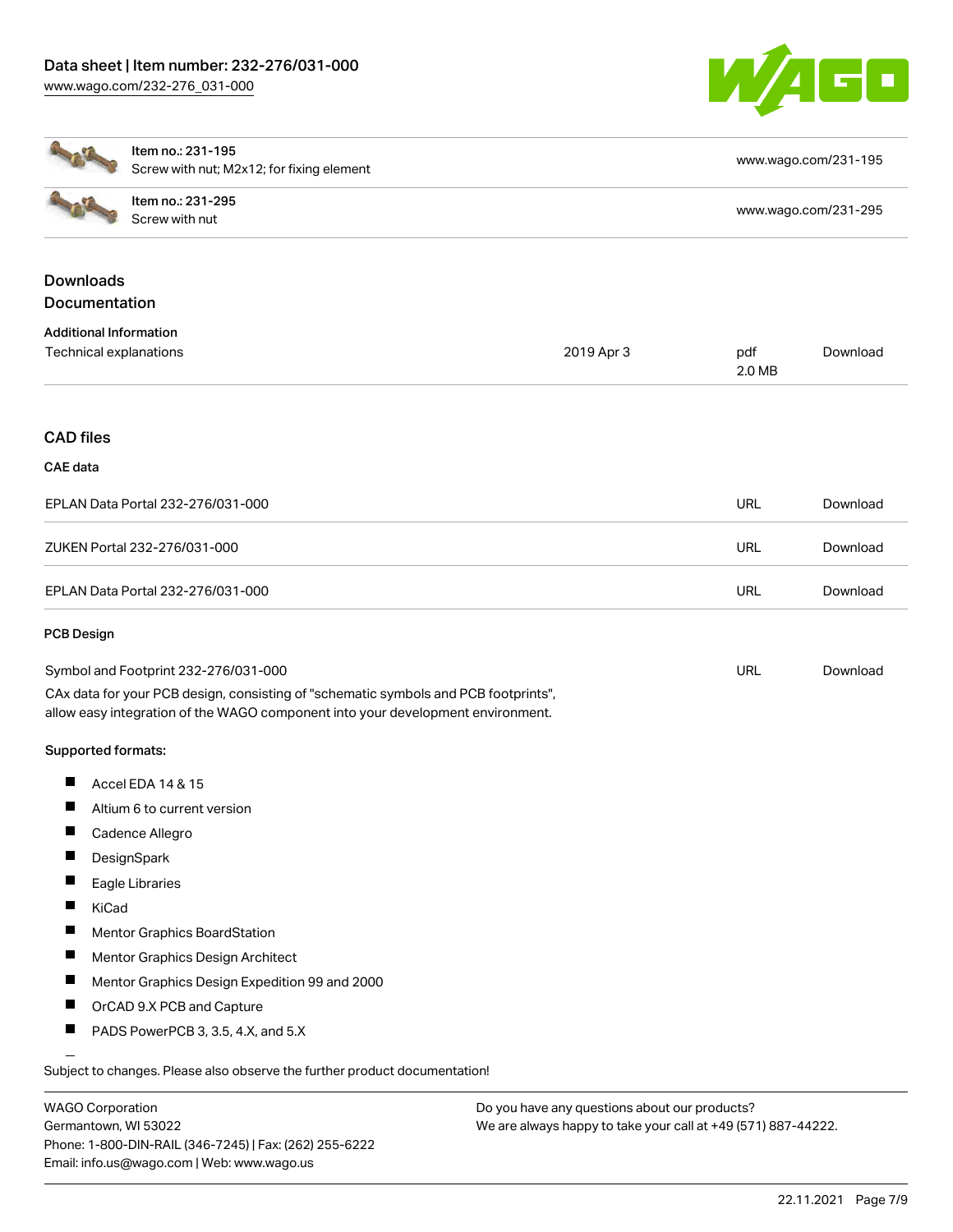

- **PADS PowerPCB and PowerLogic 3.0**
- $\blacksquare$ PCAD 2000, 2001, 2002, 2004, and 2006
- $\blacksquare$ Pulsonix 8.5 or newer
- $\blacksquare$ STL
- П 3D STEP
- $\blacksquare$ TARGET 3001!
- $\blacksquare$ View Logic ViewDraw
- $\blacksquare$ Quadcept
- $\blacksquare$ Zuken CadStar 3 and 4
- $\blacksquare$ Zuken CR-5000 and CR-8000

PCB Component Libraries (EDA), PCB CAD Library Ultra Librarian

#### CAD data

| 2D/3D Models 232-276/031-000                                                                                 | URL | Download |
|--------------------------------------------------------------------------------------------------------------|-----|----------|
|                                                                                                              |     |          |
| <b>Environmental Product Compliance</b>                                                                      |     |          |
| <b>Compliance Search</b>                                                                                     |     |          |
| Environmental Product Compliance 232-276/031-000                                                             | URL | Download |
| THT female header; angled; Pin spacing 5.08 mm; 16-pole; clamping collar; 0.6 x 1.0<br>mm solder pin; orange |     |          |

#### Installation Notes

Application

Subject to changes. Please also observe the further product documentation!

WAGO Corporation Germantown, WI 53022 Phone: 1-800-DIN-RAIL (346-7245) | Fax: (262) 255-6222 Email: info.us@wago.com | Web: www.wago.us